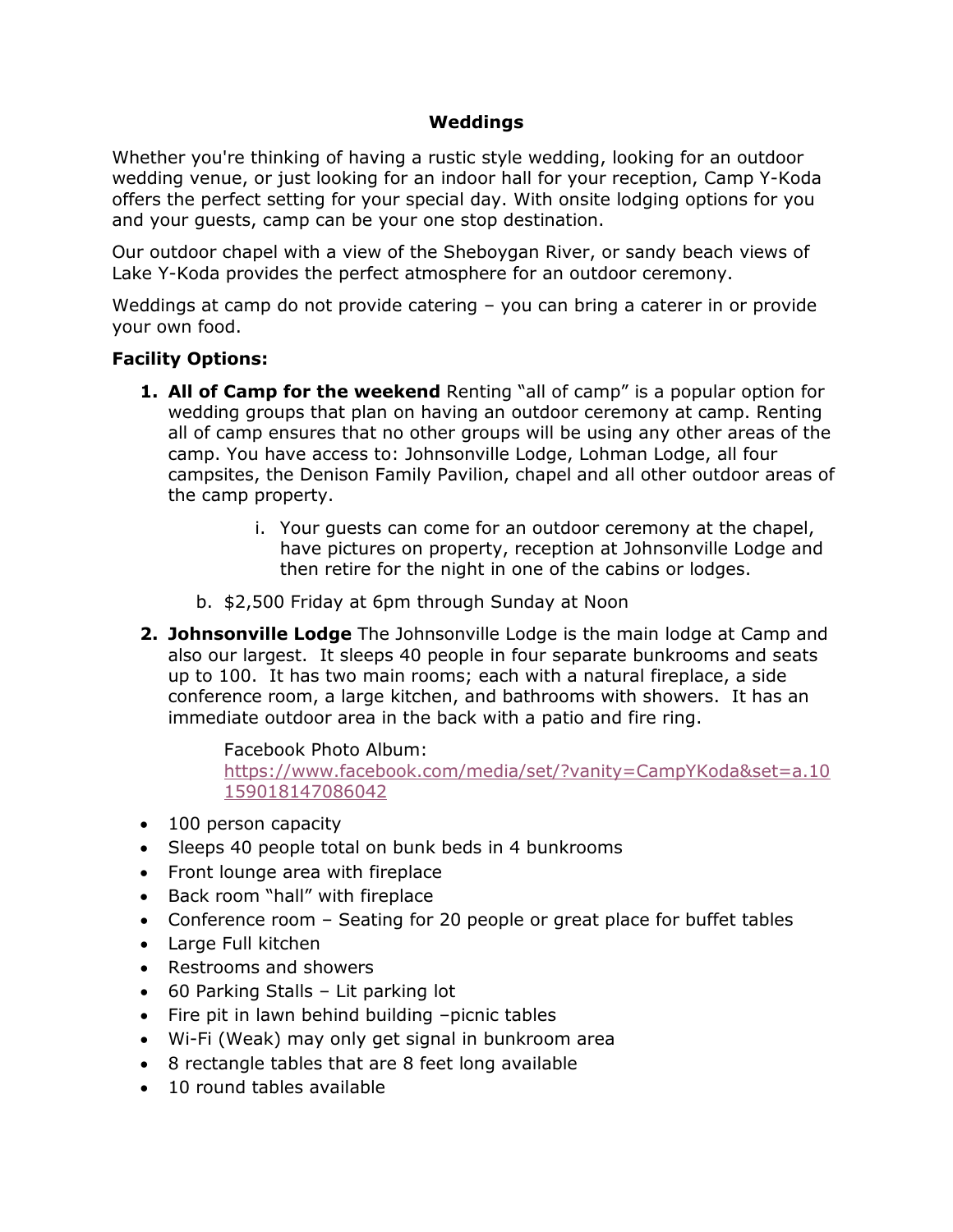- 100 folding chairs available
	- o \$850 Friday at 6pm through Sunday at Noon

**Lohmann Lodge** The Lohmann Lodge is the cozy version of the Johnsonville Lodge. The Lohmann Lodge sleeps 24 people in two separate bunkrooms and comfortably seats 30 people. The lodge has one main room with a beautiful natural fireplace. Included in the main room along one wall is a full kitchen with refrigerator, sink, stove, and microwave. There are two bathrooms, each with a shower. The lodge itself is placed in a beautiful setting, overlooking Lake Y-Koda. It has plenty of greenspace surrounding it, a wood deck for outdoor eating, and a fire ring overlooking the lake.

Many weddings will use this lodge for the bridal party to get ready before the ceremony or to house close family and friends overnight.

## Facebook Photo Album:

[https://www.facebook.com/media/set/?vanity=CampYKoda&set=a.1015925314071](https://www.facebook.com/media/set/?vanity=CampYKoda&set=a.10159253140711042) [1042](https://www.facebook.com/media/set/?vanity=CampYKoda&set=a.10159253140711042)

- 35 person capacity
- Sleeps 24 people total on bunk beds in 2 bunkrooms
- Gravel parking lot fits 15 cars
- Open concept room with fireplace, tables and chairs and kitchen.
- Outdoor deck with picnic tables and beautiful view of the pond
- Outdoor fire pit with bench seating
- Two private restrooms with showers
- Next to campsite  $#3$
- \$650 Friday at 6pm through Sunday at Noon

# **Denison Family Pavilion - \$150 per day**

- Outdoor covered Pavilion
- Outdoor fireplace
- About 10 picnic tables
- Indoor Kitchenette available September-May
	- o "Brat Fry" service window
	- o Counter Space
	- o Refrigerator/Freezer
	- o Sink
- Indoor Restrooms
- Close access to playground & basketball court

# **Seasonal Campsite #1 - Primitive**

• 100 yards behind Johnsonville Lodge